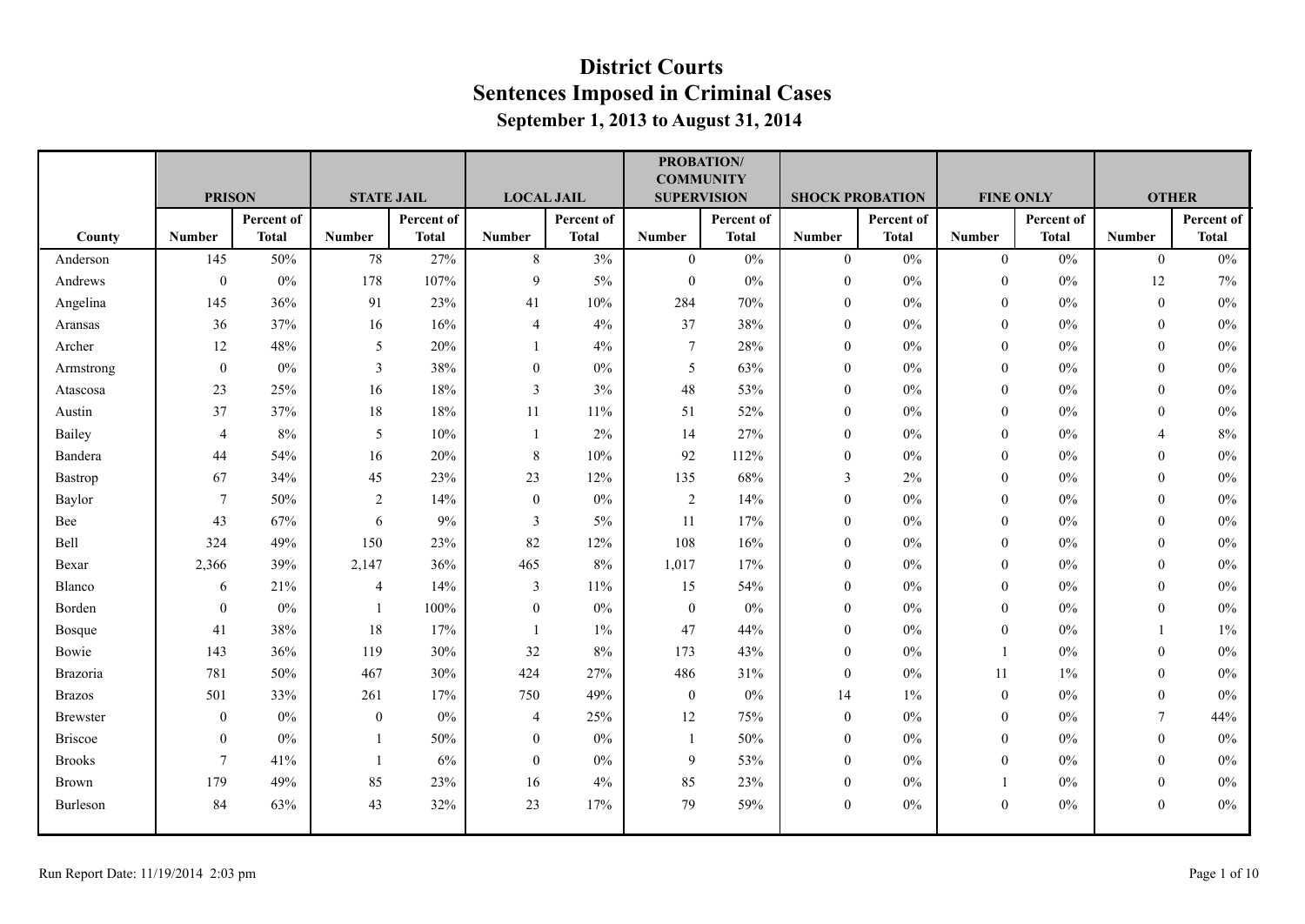|               |                |              |                   |              |                         |              | <b>COMMUNITY</b>   | <b>PROBATION/</b> |                        |              |                  |              |               |              |
|---------------|----------------|--------------|-------------------|--------------|-------------------------|--------------|--------------------|-------------------|------------------------|--------------|------------------|--------------|---------------|--------------|
|               | <b>PRISON</b>  |              | <b>STATE JAIL</b> |              | <b>LOCAL JAIL</b>       |              | <b>SUPERVISION</b> |                   | <b>SHOCK PROBATION</b> |              | <b>FINE ONLY</b> |              | <b>OTHER</b>  |              |
|               |                | Percent of   |                   | Percent of   |                         | Percent of   |                    | Percent of        |                        | Percent of   |                  | Percent of   |               | Percent of   |
| County        | <b>Number</b>  | <b>Total</b> | <b>Number</b>     | <b>Total</b> | <b>Number</b>           | <b>Total</b> | <b>Number</b>      | <b>Total</b>      | <b>Number</b>          | <b>Total</b> | <b>Number</b>    | <b>Total</b> | <b>Number</b> | <b>Total</b> |
| Burnet        | 59             | 40%          | 34                | 23%          | $\,8\,$                 | 5%           | 44                 | 30%               | $\overline{0}$         | $0\%$        | $\boldsymbol{0}$ | $0\%$        | $\theta$      | $0\%$        |
| Caldwell      | 58             | 49%          | 60                | 51%          | 17                      | 14%          | 47                 | 40%               | $\boldsymbol{0}$       | $0\%$        | $\boldsymbol{0}$ | $0\%$        | $\mathbf{0}$  | $0\%$        |
| Calhoun       | 41             | 132%         | 11                | 35%          | $\overline{2}$          | 6%           | 41                 | 132%              | $\boldsymbol{0}$       | $0\%$        | $\mathbf{0}$     | $0\%$        | 37            | 119%         |
| Callahan      | 10             | 36%          | 1                 | 4%           | 5                       | 18%          | 36                 | 129%              | $\boldsymbol{0}$       | $0\%$        | $\Omega$         | $0\%$        | 1             | 4%           |
| Cameron       | 763            | 54%          | 360               | 26%          | 214                     | 15%          | 1,183              | 84%               | 3                      | $0\%$        | $\overline{4}$   | $0\%$        | $\mathbf{0}$  | $0\%$        |
| Camp          | 39             | 37%          | 32                | 30%          | $\overline{2}$          | 2%           | 40                 | 38%               | $\boldsymbol{0}$       | $0\%$        | $\mathbf{0}$     | $0\%$        | $\theta$      | $0\%$        |
| Carson        | 26             | 59%          | $8\,$             | 18%          | $\overline{\mathbf{3}}$ | 7%           | 6                  | 14%               | $\overline{0}$         | $0\%$        | $\mathbf{0}$     | $0\%$        | $\mathbf{0}$  | $0\%$        |
| Cass          | 74             | 34%          | 47                | 22%          | 31                      | 14%          | 63                 | 29%               | $\boldsymbol{0}$       | $0\%$        | $\mathbf{0}$     | $0\%$        | $\mathbf{0}$  | $0\%$        |
| Castro        |                |              |                   |              |                         |              |                    |                   |                        |              |                  |              |               |              |
| Chambers      | 48             | 24%          | 35                | 18%          | 60                      | 30%          | 44                 | 22%               |                        | $1\%$        | $\mathbf{0}$     | 0%           | 9             | $5\%$        |
| Cherokee      | 103            | 50%          | 50                | 24%          | $\tau$                  | 3%           | 46                 | 22%               | $\mathbf{0}$           | $0\%$        | $\theta$         | $0\%$        | $\theta$      | $0\%$        |
| Childress     | 12             | 46%          | $\mathfrak{Z}$    | 12%          | $\boldsymbol{0}$        | $0\%$        | 64                 | 246%              | $\overline{3}$         | 12%          | $\mathbf{0}$     | $0\%$        | $\theta$      | $0\%$        |
| Clay          | $\overline{7}$ | 16%          | 5                 | 12%          | $\boldsymbol{0}$        | $0\%$        | $17$               | 40%               | $\boldsymbol{0}$       | $0\%$        | $\theta$         | $0\%$        | $\mathbf{0}$  | $0\%$        |
| Cochran       | $\mathbf{0}$   | $0\%$        | $\mathbf{1}$      | 17%          | $\mathbf{1}$            | 17%          | 4                  | 67%               | $\boldsymbol{0}$       | $0\%$        | $\overline{0}$   | $0\%$        | $\theta$      | $0\%$        |
| Coke          | $\overline{1}$ | 17%          | $\overline{2}$    | 33%          | $\theta$                | $0\%$        | $\overline{2}$     | 33%               | $\mathbf{0}$           | $0\%$        | $\Omega$         | $0\%$        | $\Omega$      | $0\%$        |
| Coleman       | 18             | 33%          | 19                | 35%          | $\overline{\mathbf{3}}$ | 5%           | 15                 | 27%               | $\theta$               | $0\%$        | $\boldsymbol{0}$ | $0\%$        | $\theta$      | $0\%$        |
| Collin        | 626            | 36%          | 554               | 32%          | 104                     | 6%           | 1,515              | 88%               |                        | $0\%$        | $\theta$         | $0\%$        | $\theta$      | $0\%$        |
| Collingsworth | 10             | 67%          | $8\,$             | 53%          | $\mathbf{1}$            | 7%           | $\,$ 8 $\,$        | 53%               | $\theta$               | $0\%$        | $\Omega$         | $0\%$        | $\theta$      | $0\%$        |
| Colorado      | $\sqrt{2}$     | 2%           | $\boldsymbol{0}$  | $0\%$        | $\boldsymbol{0}$        | $0\%$        | $\mathbf{1}$       | $1\%$             | $\boldsymbol{0}$       | $0\%$        | $\mathbf{0}$     | $0\%$        |               | $1\%$        |
| Comal         | 185            | 57%          | $28\,$            | $9\%$        | $\boldsymbol{0}$        | $0\%$        | 113                | 35%               | $\boldsymbol{0}$       | $0\%$        | $\mathbf{0}$     | $0\%$        | $\theta$      | $0\%$        |
| Comanche      | 18             | 30%          | 14                | 23%          | $\boldsymbol{0}$        | $0\%$        | 28                 | 47%               | $\overline{0}$         | $0\%$        | $\mathbf{0}$     | $0\%$        | $\theta$      | $0\%$        |
| Concho        | 6              | 46%          | 9                 | 69%          | $\mathbf{0}$            | 0%           | 6                  | 46%               | $\mathbf{0}$           | $0\%$        | $\theta$         | 0%           |               | $8\%$        |
| Cooke         | 128            | 35%          | 94                | 25%          | 23                      | 6%           | 124                | 34%               | $\mathbf{0}$           | $0\%$        | $\mathbf{0}$     | $0\%$        |               | $0\%$        |
| Coryell       | 79             | 31%          | 114               | 44%          | 37                      | 14%          | 22                 | $9\%$             | $\overline{0}$         | $0\%$        | $\mathbf{0}$     | $0\%$        | $\Omega$      | $0\%$        |
| Cottle        | $\mathbf{0}$   |              | $\overline{0}$    |              | $\boldsymbol{0}$        |              | $\boldsymbol{0}$   |                   | $\mathbf{0}$           |              | $\mathbf{0}$     |              | $\theta$      |              |
| Crane         | $\Omega$       | $0\%$        | $\boldsymbol{0}$  | $0\%$        | $\boldsymbol{0}$        | $0\%$        | $\boldsymbol{0}$   | $0\%$             | $\boldsymbol{0}$       | $0\%$        | $\overline{0}$   | $0\%$        | $\mathbf{0}$  | $0\%$        |
| Crockett      | 9              | 28%          | 3                 | $9\%$        | 2                       | 6%           | 16                 | 50%               | $\overline{0}$         | $0\%$        | 1                | 3%           |               | $3\%$        |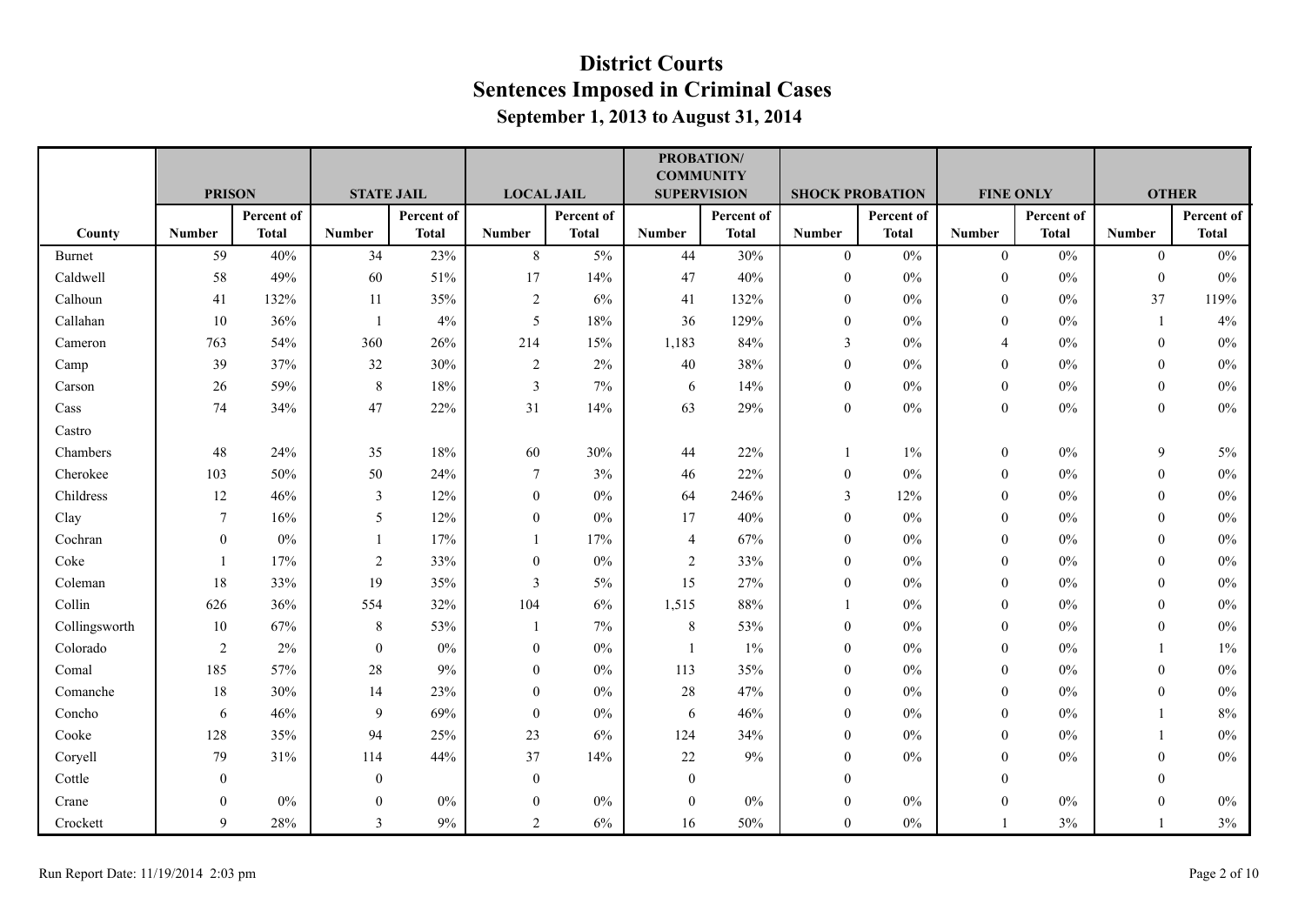|            |                |              |                   |              |                         |              | <b>PROBATION/</b><br><b>COMMUNITY</b> |              |                        |              |                  |              |                |              |
|------------|----------------|--------------|-------------------|--------------|-------------------------|--------------|---------------------------------------|--------------|------------------------|--------------|------------------|--------------|----------------|--------------|
|            | <b>PRISON</b>  |              | <b>STATE JAIL</b> |              | <b>LOCAL JAIL</b>       |              | <b>SUPERVISION</b>                    |              | <b>SHOCK PROBATION</b> |              | <b>FINE ONLY</b> |              | <b>OTHER</b>   |              |
|            |                | Percent of   |                   | Percent of   |                         | Percent of   |                                       | Percent of   |                        | Percent of   |                  | Percent of   |                | Percent of   |
| County     | <b>Number</b>  | <b>Total</b> | <b>Number</b>     | <b>Total</b> | <b>Number</b>           | <b>Total</b> | <b>Number</b>                         | <b>Total</b> | <b>Number</b>          | <b>Total</b> | <b>Number</b>    | <b>Total</b> | <b>Number</b>  | <b>Total</b> |
| Crosby     | $\mathbf{3}$   | 20%          | $\overline{0}$    | $0\%$        | $\mathbf{0}$            | 0%           | 13                                    | 87%          | $\overline{0}$         | $0\%$        | $\overline{0}$   | $0\%$        | $\theta$       | 0%           |
| Culberson  | $\mathbf{0}$   | $0\%$        | $\boldsymbol{0}$  | $0\%$        | $\boldsymbol{0}$        | $0\%$        | $\boldsymbol{0}$                      | $0\%$        | $\mathbf{0}$           | $0\%$        | $\boldsymbol{0}$ | $0\%$        | $\theta$       | $0\%$        |
| Dallam     | $26\,$         | 65%          | 11                | 28%          | $\boldsymbol{0}$        | $0\%$        | 7                                     | $18\%$       | $\mathbf{0}$           | $0\%$        | $\overline{0}$   | $0\%$        | $\theta$       | $0\%$        |
| Dallas     | 3,926          | 35%          | 2,883             | 25%          | 3,208                   | 28%          | $\boldsymbol{0}$                      | $0\%$        | 61                     | $1\%$        | $\boldsymbol{0}$ | $0\%$        |                | $0\%$        |
| Dawson     | 21             | 30%          | 8                 | 11%          | 3                       | 4%           | 36                                    | 51%          | $\theta$               | 0%           | $\Omega$         | 0%           | $\theta$       | 0%           |
| De Witt    | 36             | 43%          | 19                | 23%          | $\boldsymbol{0}$        | $0\%$        | 28                                    | 34%          | $\theta$               | $0\%$        | $\overline{0}$   | $0\%$        | 11             | 13%          |
| Deaf Smith | 37             | 30%          | 9                 | 7%           | $\boldsymbol{0}$        | $0\%$        | 107                                   | 86%          | 6                      | 5%           | $\mathbf{0}$     | $0\%$        | $\mathbf{0}$   | $0\%$        |
| Delta      | 14             | 33%          | 15                | 35%          | 6                       | 14%          | $\,8\,$                               | 19%          | $\mathbf{0}$           | $0\%$        | $\overline{0}$   | $0\%$        | $\theta$       | $0\%$        |
| Denton     | 646            | 47%          | 310               | 23%          | 303                     | 22%          | 115                                   | 8%           | $\mathbf{0}$           | $0\%$        | $\boldsymbol{0}$ | $0\%$        | $\theta$       | $0\%$        |
| Dickens    | $\overline{0}$ | $0\%$        | 4                 | 44%          | $\boldsymbol{0}$        | $0\%$        | 6                                     | 67%          | $\mathbf{0}$           | $0\%$        | $\mathbf{0}$     | $0\%$        | $\mathbf{0}$   | 0%           |
| Dimmit     | 20             | 31%          | 15                | 23%          | $\overline{1}$          | 2%           | 49                                    | 77%          | $\theta$               | $0\%$        | $\mathbf{0}$     | $0\%$        | $\overline{7}$ | 11%          |
| Donley     | 2              | 22%          | $\mathfrak{Z}$    | 33%          | $\mathbf{0}$            | $0\%$        | $\mathfrak{Z}$                        | 33%          | $\theta$               | $0\%$        | $\mathbf{0}$     | $0\%$        | $\mathbf{0}$   | $0\%$        |
| Duval      | 17             | 39%          | 7                 | 16%          |                         | 2%           | 19                                    | 43%          | $\mathbf{0}$           | $0\%$        | $\boldsymbol{0}$ | $0\%$        | $\theta$       | $0\%$        |
| Eastland   | 67             | 39%          | 37                | 21%          | 5                       | 3%           | 64                                    | 37%          | $\theta$               | $0\%$        | $\Omega$         | 0%           | $\theta$       | $0\%$        |
| Ector      | 602            | 70%          | 510               | 59%          | 25                      | 3%           | $\boldsymbol{7}$                      | $1\%$        | $\theta$               | $0\%$        | $\mathbf{0}$     | $0\%$        | $\mathbf{0}$   | $0\%$        |
| Edwards    | -1             | 10%          | $\boldsymbol{0}$  | $0\%$        | $\overline{3}$          | 30%          | 11                                    | 110%         | $\theta$               | $0\%$        | $\overline{0}$   | $0\%$        | 2              | 20%          |
| El Paso    | 1,173          | 41%          | 588               | 21%          | 788                     | 28%          | 2,440                                 | 86%          | 23                     | $1\%$        | 6                | $0\%$        | 8              | $0\%$        |
| Ellis      | 299            | 39%          | 147               | 19%          | 35                      | 5%           | 284                                   | 37%          | $\mathbf{0}$           | $0\%$        | $\boldsymbol{0}$ | $0\%$        | $\theta$       | $0\%$        |
| Erath      | 56             | 43%          | 32                | 24%          | $\overline{4}$          | 3%           | 39                                    | 30%          | $\mathbf{0}$           | $0\%$        | $\theta$         | $0\%$        | $\theta$       | $0\%$        |
| Falls      | 32             | 36%          | 11                | 13%          | $\overline{\mathbf{3}}$ | 3%           | 41                                    | 47%          | $\theta$               | $0\%$        | $\overline{0}$   | $0\%$        |                | 1%           |
| Fannin     | 81             | 49%          | 38                | 23%          | 11                      | 7%           | 137                                   | 83%          | $\theta$               | $0\%$        | $\mathbf{0}$     | $0\%$        | $\mathbf{0}$   | $0\%$        |
| Fayette    | 23             | 30%          | 7                 | $9\%$        | 6                       | 8%           | 37                                    | $48\%$       | $\mathbf{0}$           | $0\%$        | $\overline{0}$   | $0\%$        | $\overline{3}$ | 4%           |
| Fisher     | 6              | 27%          | 7                 | 32%          | $\theta$                | 0%           | $\tau$                                | 32%          | $\mathbf{0}$           | 0%           | $\overline{0}$   | $0\%$        | $\theta$       | $0\%$        |
| Floyd      | 3              | 20%          | $\sqrt{2}$        | 13%          |                         | 7%           | $10\,$                                | 67%          | $\theta$               | $0\%$        | $\mathbf{0}$     | $0\%$        | $\theta$       | $0\%$        |
| Foard      |                | 20%          | $\overline{2}$    | 40%          | $\overline{2}$          | 40%          | $\overline{2}$                        | 40%          | $\theta$               | $0\%$        | $\overline{0}$   | $0\%$        | $\theta$       | $0\%$        |
| Fort Bend  | 456            | 40%          | 234               | 21%          | 299                     | 26%          | 744                                   | 66%          | $\mathbf{0}$           | $0\%$        |                  | $0\%$        | 257            | 23%          |
| Franklin   | 12             | 27%          | 5                 | $11\%$       | $\overline{4}$          | 9%           | 38                                    | 84%          | $\mathbf{0}$           | $0\%$        | $\boldsymbol{0}$ | $0\%$        | $\mathbf{0}$   | $0\%$        |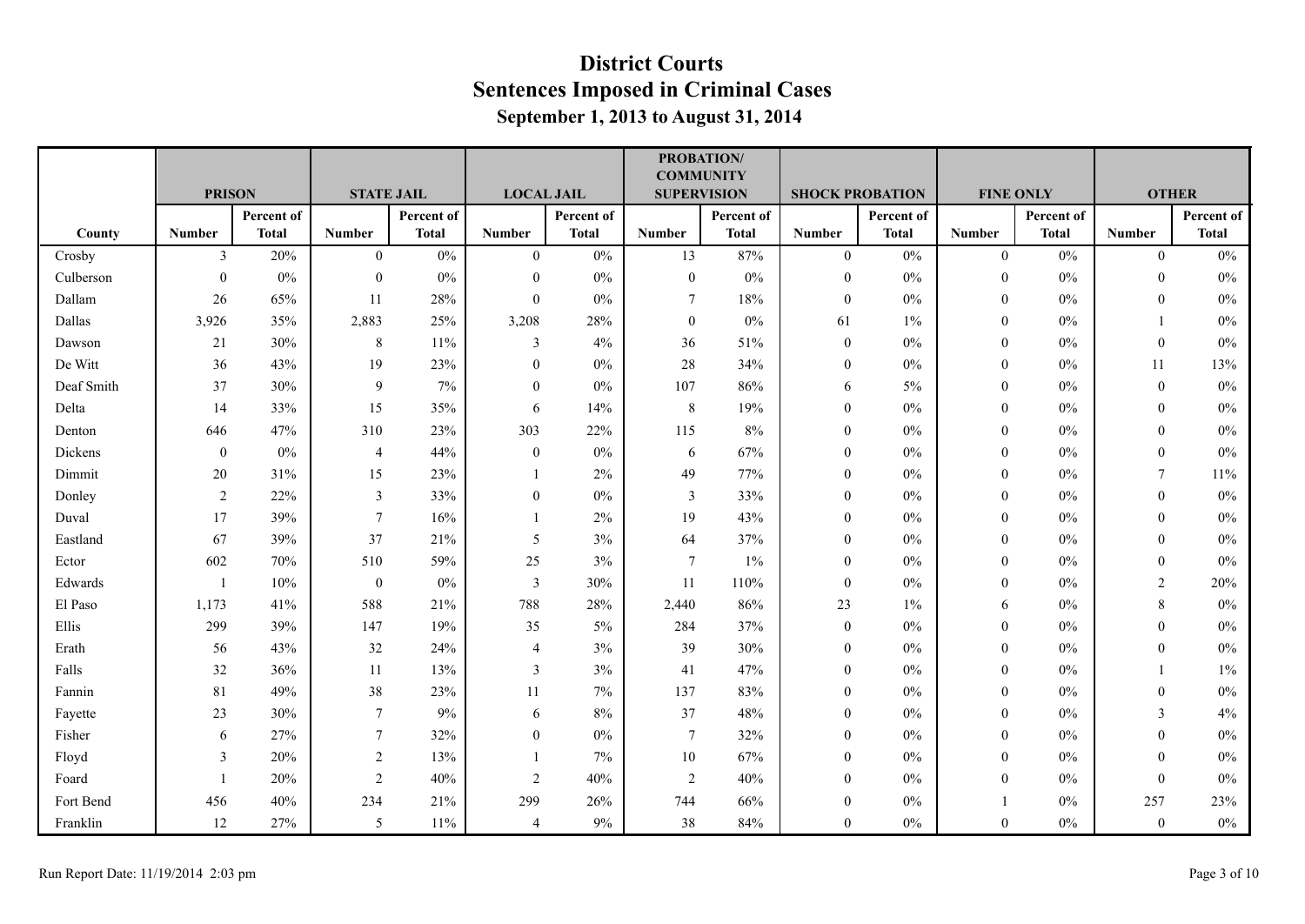|           |                  |               |                   |              |                   |              | <b>COMMUNITY</b>   | PROBATION/   |                        |              |                  |              |                  |              |
|-----------|------------------|---------------|-------------------|--------------|-------------------|--------------|--------------------|--------------|------------------------|--------------|------------------|--------------|------------------|--------------|
|           |                  | <b>PRISON</b> | <b>STATE JAIL</b> |              | <b>LOCAL JAIL</b> |              | <b>SUPERVISION</b> |              | <b>SHOCK PROBATION</b> |              | <b>FINE ONLY</b> |              | <b>OTHER</b>     |              |
|           |                  | Percent of    |                   | Percent of   |                   | Percent of   |                    | Percent of   |                        | Percent of   |                  | Percent of   |                  | Percent of   |
| County    | <b>Number</b>    | <b>Total</b>  | <b>Number</b>     | <b>Total</b> | <b>Number</b>     | <b>Total</b> | <b>Number</b>      | <b>Total</b> | <b>Number</b>          | <b>Total</b> | <b>Number</b>    | <b>Total</b> | <b>Number</b>    | <b>Total</b> |
| Freestone | $\mathbf{1}$     | $1\%$         | -1                | $1\%$        | 37                | 46%          | $\overline{0}$     | $0\%$        | $\overline{0}$         | $0\%$        | $\mathbf{0}$     | $0\%$        | $\overline{0}$   | $0\%$        |
| Frio      | 17               | 32%           | 13                | 25%          | $\boldsymbol{0}$  | $0\%$        | 32                 | 60%          | $\mathbf{0}$           | $0\%$        | $\overline{0}$   | $0\%$        | $\mathbf{1}$     | 2%           |
| Gaines    | 17               | 23%           | 13                | 18%          | $\bf{0}$          | 0%           | 34                 | 46%          |                        | $1\%$        | $\boldsymbol{0}$ | $0\%$        | $\theta$         | $0\%$        |
| Galveston | 496              | 33%           | 350               | 23%          | 563               | 37%          | 124                | 8%           | $\mathbf{0}$           | 0%           | $\overline{c}$   | 0%           | $\theta$         | $0\%$        |
| Garza     | $\overline{4}$   | 21%           | 3                 | 16%          | $\mathbf{0}$      | 0%           | $\mathbf{9}$       | 47%          | $\theta$               | $0\%$        | $\mathbf{0}$     | $0\%$        | $\theta$         | $0\%$        |
| Gillespie | 25               | 36%           | 19                | 27%          | 12                | 17%          | 52                 | 74%          |                        | $1\%$        | $\mathbf{0}$     | $0\%$        | $\mathbf{0}$     | $0\%$        |
| Glasscock | $\boldsymbol{0}$ | $0\%$         | 2                 | 33%          | $\boldsymbol{0}$  | $0\%$        | $\mathfrak{Z}$     | $50\%$       | $\boldsymbol{0}$       | $0\%$        | $\boldsymbol{0}$ | $0\%$        | $\boldsymbol{0}$ | $0\%$        |
| Goliad    | 14               | 50%           | $\overline{4}$    | 14%          |                   | 4%           | $\,8\,$            | 29%          | $\theta$               | $0\%$        | $\overline{0}$   | 0%           | $\theta$         | $0\%$        |
| Gonzales  | 40               | 80%           | 16                | 32%          | 5                 | 10%          | 29                 | 58%          | $\mathbf{0}$           | $0\%$        | $\mathbf{0}$     | $0\%$        | 34               | 68%          |
| Gray      | 65               | 55%           | 23                | 19%          | 10                | 8%           | 17                 | 14%          | $\mathbf{0}$           | $0\%$        | $\boldsymbol{0}$ | $0\%$        | $\mathbf{0}$     | $0\%$        |
| Grayson   | 304              | 32%           | 258               | 27%          | 43                | 5%           | 613                | 65%          | $\mathbf{0}$           | $0\%$        | $\overline{4}$   | $0\%$        | $\theta$         | $0\%$        |
| Gregg     | 292              | 39%           | 270               | 36%          | 40                | $5\%$        | 330                | 45%          |                        | $0\%$        | $\overline{0}$   | $0\%$        | $\theta$         | 0%           |
| Grimes    | 57               | 43%           | $22\,$            | 17%          | 18                | 14%          | 86                 | 65%          |                        | 1%           | $\overline{0}$   | $0\%$        | $\mathbf{0}$     | $0\%$        |
| Guadalupe | 118              | 42%           | 69                | 25%          | 11                | 4%           | 82                 | 29%          | $\mathbf{0}$           | $0\%$        | $\overline{0}$   | $0\%$        | $\theta$         | $0\%$        |
| Hale      | 31               | 40%           | 25                | 32%          | $\boldsymbol{0}$  | 0%           | 51                 | 65%          | $\mathbf{0}$           | 0%           | $\boldsymbol{0}$ | $0\%$        | $\boldsymbol{0}$ | $0\%$        |
| Hall      | 8                | 62%           | 4                 | 31%          |                   | 8%           | $\mathbf{0}$       | $0\%$        | $\mathbf{0}$           | 0%           | $\Omega$         | 0%           | $\theta$         | $0\%$        |
| Hamilton  | 22               | 67%           | 5                 | 15%          | $\mathbf{0}$      | $0\%$        | 5                  | 15%          | $\theta$               | $0\%$        | $\mathbf{0}$     | $0\%$        |                  | 3%           |
| Hansford  | $\overline{4}$   | 44%           |                   | $11\%$       |                   | 11%          | $\overline{7}$     | 78%          | $\boldsymbol{0}$       | $0\%$        | $\overline{0}$   | $0\%$        | $\boldsymbol{0}$ | $0\%$        |
| Hardeman  | $\overline{0}$   | $0\%$         |                   | 20%          |                   | 20%          | 3                  | 60%          | $\mathbf{0}$           | $0\%$        | $\boldsymbol{0}$ | $0\%$        | $\theta$         | $0\%$        |
| Hardin    | 87               | 31%           | 97                | 34%          | 14                | $5\%$        | 80                 | 28%          | $\theta$               | 0%           | $\mathbf{0}$     | 0%           | $\theta$         | $0\%$        |
| Harris    | 6,573            | 33%           | 6,191             | 31%          | 6,310             | 31%          | 908                | 5%           | 12                     | $0\%$        | 66               | $0\%$        | $\mathbf{0}$     | $0\%$        |
| Harrison  | 49               | 18%           | 324               | 119%         | $\bf{0}$          | $0\%$        | 53                 | 19%          |                        | $0\%$        | $\mathbf{0}$     | $0\%$        | $\theta$         | $0\%$        |
| Hartley   | $\overline{0}$   | $0\%$         | $\boldsymbol{0}$  | $0\%$        | $\bf{0}$          | 0%           | $\sqrt{2}$         | 67%          | $\mathbf{0}$           | $0\%$        | $\overline{0}$   | $0\%$        | $\theta$         | $0\%$        |
| Haskell   | 19               | 54%           | 16                | 46%          |                   | 3%           | 26                 | 74%          | $\mathbf{0}$           | $0\%$        | $\overline{0}$   | $0\%$        | $\theta$         | $0\%$        |
| Hays      | 172              | 41%           | 100               | 24%          | 42                | 10%          | 284                | 68%          | $\theta$               | $0\%$        | $\mathbf{0}$     | $0\%$        | $\theta$         | $0\%$        |
| Hemphill  | -1               | 6%            | $\overline{4}$    | 25%          | $\overline{1}$    | 6%           | 5                  | 31%          | $\theta$               | 0%           | $\boldsymbol{0}$ | $0\%$        | $\theta$         | $0\%$        |
| Henderson | 276              | 55%           | 261               | 52%          | 130               | 26%          | $\overline{1}$     | $0\%$        | $\mathbf{0}$           | $0\%$        | $\overline{0}$   | $0\%$        | $\mathbf{0}$     | $0\%$        |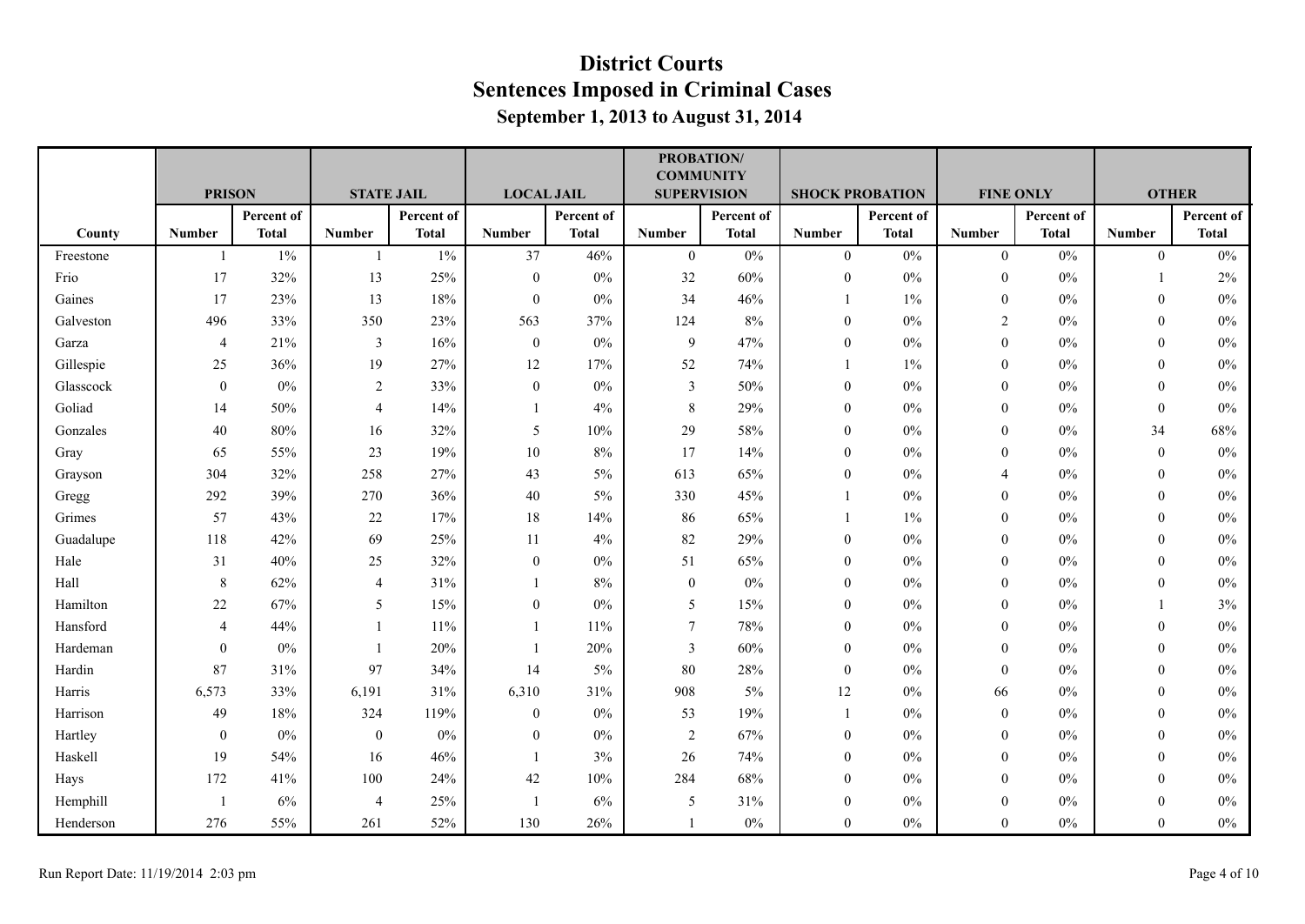|            |                |              |                   |              |                   |              | <b>PROBATION/</b><br><b>COMMUNITY</b> |              |                  |                        |                  |              |                  |              |
|------------|----------------|--------------|-------------------|--------------|-------------------|--------------|---------------------------------------|--------------|------------------|------------------------|------------------|--------------|------------------|--------------|
|            | <b>PRISON</b>  |              | <b>STATE JAIL</b> |              | <b>LOCAL JAIL</b> |              | <b>SUPERVISION</b>                    |              |                  | <b>SHOCK PROBATION</b> | <b>FINE ONLY</b> |              | <b>OTHER</b>     |              |
|            |                | Percent of   |                   | Percent of   |                   | Percent of   |                                       | Percent of   |                  | Percent of             |                  | Percent of   |                  | Percent of   |
| County     | <b>Number</b>  | <b>Total</b> | <b>Number</b>     | <b>Total</b> | <b>Number</b>     | <b>Total</b> | <b>Number</b>                         | <b>Total</b> | <b>Number</b>    | <b>Total</b>           | <b>Number</b>    | <b>Total</b> | <b>Number</b>    | <b>Total</b> |
| Hidalgo    | 1,049          | 39%          | 466               | 17%          | 246               | 9%           | 941                                   | 35%          | $\overline{0}$   | $0\%$                  | $\mathbf{0}$     | $0\%$        | $\overline{0}$   | $0\%$        |
| Hill       | 285            | 96%          | 164               | 55%          | 22                | 7%           | $\mathbf{0}$                          | $0\%$        | $\mathbf{0}$     | $0\%$                  | $\boldsymbol{0}$ | $0\%$        | $\boldsymbol{0}$ | $0\%$        |
| Hockley    | 12             | 21%          | 11                | 19%          | $\overline{3}$    | 5%           | 32                                    | 55%          | $\mathbf{0}$     | $0\%$                  | $\overline{0}$   | $0\%$        | $\theta$         | $0\%$        |
| Hood       | 93             | 55%          | 55                | 32%          | $\boldsymbol{0}$  | $0\%$        | 116                                   | 68%          | $\mathbf{0}$     | $0\%$                  | $\boldsymbol{0}$ | $0\%$        | 9                | 5%           |
| Hopkins    | 151            | 42%          | 107               | 30%          | 36                | 10%          | 64                                    | $18\%$       | $\mathbf{0}$     | $0\%$                  | $\overline{3}$   | $1\%$        | $\mathbf{0}$     | $0\%$        |
| Houston    | 45             | 46%          | 21                | 22%          | $\mathfrak{Z}$    | 3%           | 35                                    | 36%          | $\overline{2}$   | $2\%$                  | $\boldsymbol{0}$ | $0\%$        | $\overline{2}$   | 2%           |
| Howard     | 117            | $100\%$      | 95                | 81%          |                   | $1\%$        | $\boldsymbol{0}$                      | $0\%$        | $\boldsymbol{0}$ | $0\%$                  | $\mathbf{0}$     | $0\%$        | $\boldsymbol{0}$ | $0\%$        |
| Hudspeth   | $\mathbf{1}$   | $1\%$        | 13                | 7%           | 3                 | 2%           | 17                                    | 10%          | $\theta$         | $0\%$                  | 127              | 72%          |                  | 1%           |
| Hunt       | 187            | 45%          | 126               | 30%          | 26                | 6%           | $78\,$                                | 19%          | $\mathbf{0}$     | $0\%$                  | $\boldsymbol{0}$ | $0\%$        | $\mathbf{0}$     | $0\%$        |
| Hutchinson | $\overline{0}$ | 0%           | $\mathbf{0}$      | $0\%$        | $\mathbf{0}$      | 0%           | 99                                    | 130%         | $\mathbf{0}$     | 0%                     | $\overline{0}$   | 0%           | $\theta$         | $0\%$        |
| Irion      | $\overline{0}$ | $0\%$        | $\mathbf{0}$      | $0\%$        | $\mathbf{1}$      | 100%         | $\mathfrak{Z}$                        | 300%         | $\theta$         | $0\%$                  | $\mathbf{1}$     | 100%         | $\theta$         | $0\%$        |
| Jack       | 11             | 37%          | 5                 | 17%          | 9                 | 30%          | $\sqrt{5}$                            | 17%          | $\mathbf{0}$     | 0%                     | $\overline{0}$   | $0\%$        | $\theta$         | $0\%$        |
| Jackson    | 83             | 66%          | 46                | 37%          | $\boldsymbol{0}$  | $0\%$        | 49                                    | 39%          | $\mathbf{0}$     | $0\%$                  | $\boldsymbol{0}$ | $0\%$        | 3                | 2%           |
| Jasper     | 20             | 22%          | 19                | 21%          |                   | $1\%$        | 135                                   | 150%         | $\mathbf{0}$     | $0\%$                  | $\mathbf{0}$     | $0\%$        | $\theta$         | $0\%$        |
| Jeff Davis | $\mathbf{0}$   | $0\%$        | $\boldsymbol{0}$  | $0\%$        | $\boldsymbol{0}$  | $0\%$        | $\tau$                                | 78%          | $\mathbf{0}$     | $0\%$                  | $\mathbf{1}$     | 11%          | $\mathbf{0}$     | $0\%$        |
| Jefferson  | 462            | 43%          | 246               | 23%          | 108               | 10%          | 1,048                                 | 98%          | $\tau$           | $1\%$                  | 3                | $0\%$        | 630              | 59%          |
| Jim Hogg   | $\overline{0}$ |              | $\mathbf{0}$      |              | $\mathbf{0}$      |              | $\boldsymbol{0}$                      |              | $\mathbf{0}$     |                        | $\overline{0}$   |              | $\theta$         |              |
| Jim Wells  | 37             | 58%          | 10                | 16%          |                   | 2%           | 16                                    | 25%          | $\mathbf{0}$     | 0%                     | $\mathbf{0}$     | 0%           | $\mathbf{0}$     | $0\%$        |
| Johnson    | 234            | 29%          | 122               | 15%          | 24                | 3%           | 418                                   | 52%          | $\overline{2}$   | $0\%$                  | $\overline{0}$   | $0\%$        |                  | $0\%$        |
| Jones      | 28             | 15%          | 7                 | 4%           | 86                | 47%          | 47                                    | 26%          | $\mathbf{0}$     | $0\%$                  | $\boldsymbol{0}$ | $0\%$        | $\theta$         | $0\%$        |
| Karnes     | 21             | 51%          | $\overline{4}$    | 10%          | 2                 | 5%           | 15                                    | 37%          | $\mathbf{0}$     | $0\%$                  | $\mathbf{0}$     | $0\%$        | $\boldsymbol{0}$ | 0%           |
| Kaufman    | $\overline{0}$ | $0\%$        | 209               | 55%          | 91                | 24%          | 143                                   | $38\%$       | $\theta$         | $0\%$                  | $\mathbf{0}$     | $0\%$        | 141              | 37%          |
| Kendall    | 30             | 39%          | 23                | 30%          | $\,8\,$           | 10%          | 60                                    | 78%          | $\mathbf{0}$     | $0\%$                  | $\mathbf{0}$     | $0\%$        | 5                | 6%           |
| Kenedy     | 5              | 38%          | $\mathbf{0}$      | $0\%$        | $\boldsymbol{0}$  | $0\%$        | $\overline{2}$                        | 15%          | $\mathbf{0}$     | $0\%$                  | $\overline{0}$   | $0\%$        | $\theta$         | $0\%$        |
| Kent       | $\mathbf{0}$   | $0\%$        | $\overline{4}$    | 400%         | $\mathbf{0}$      | $0\%$        | $\boldsymbol{0}$                      | $0\%$        | $\theta$         | $0\%$                  | $\mathbf{0}$     | $0\%$        | $\theta$         | $0\%$        |
| Kerr       | 153            | 37%          | 106               | 26%          | 23                | 6%           | 275                                   | 67%          | $\theta$         | 0%                     |                  | $0\%$        | $\theta$         | $0\%$        |
| Kimble     | 19             | 46%          | 11                | 27%          | $\overline{1}$    | 2%           | 36                                    | $88\%$       | $\mathbf{0}$     | $0\%$                  | $\overline{0}$   | $0\%$        | $\mathbf{0}$     | $0\%$        |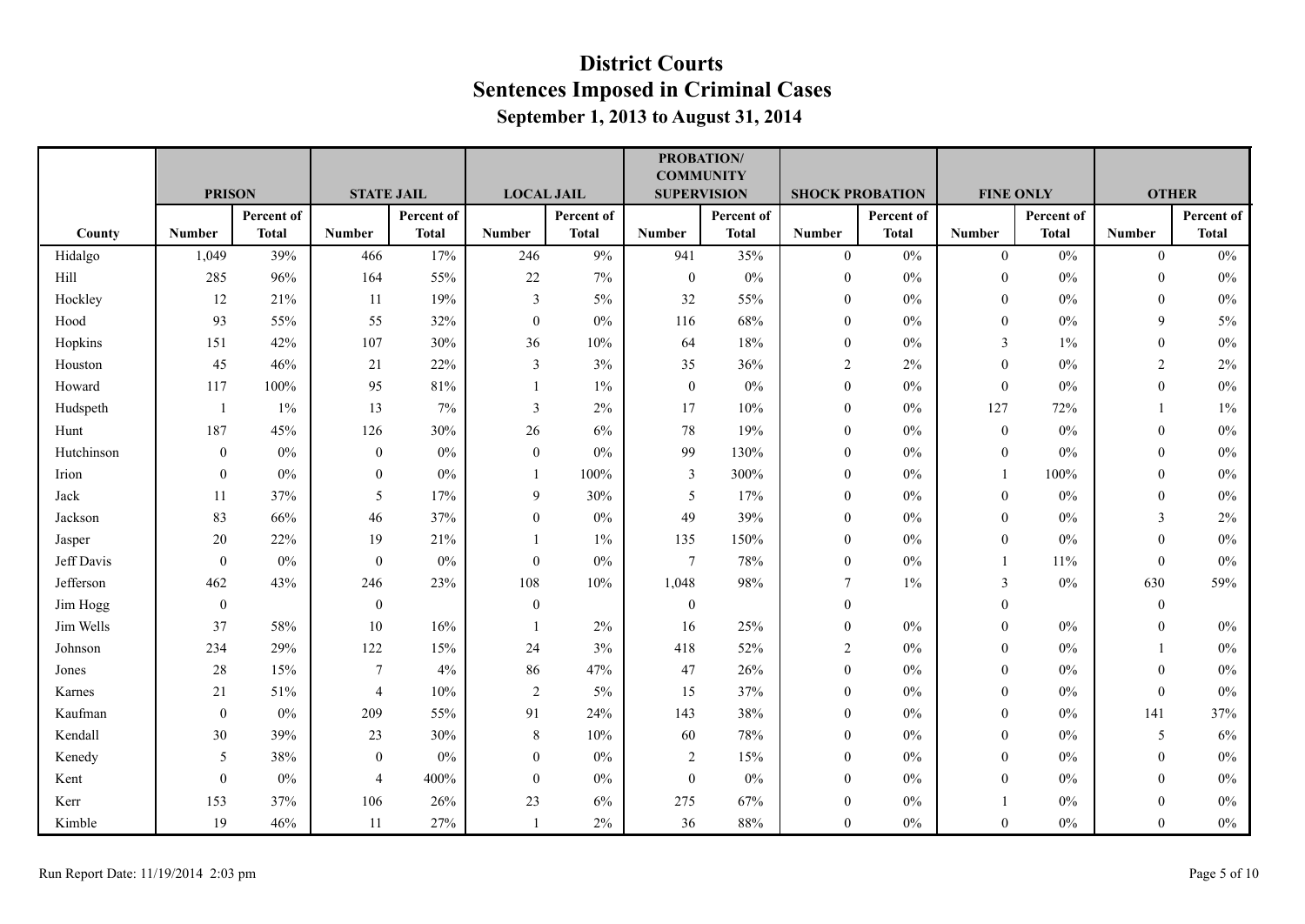|           |                  |              |                   |              |                   |              | <b>COMMUNITY</b>   | <b>PROBATION/</b> |                  |                        |                  |              |                  |              |
|-----------|------------------|--------------|-------------------|--------------|-------------------|--------------|--------------------|-------------------|------------------|------------------------|------------------|--------------|------------------|--------------|
|           | <b>PRISON</b>    |              | <b>STATE JAIL</b> |              | <b>LOCAL JAIL</b> |              | <b>SUPERVISION</b> |                   |                  | <b>SHOCK PROBATION</b> | <b>FINE ONLY</b> |              | <b>OTHER</b>     |              |
|           |                  | Percent of   |                   | Percent of   |                   | Percent of   |                    | Percent of        |                  | Percent of             |                  | Percent of   |                  | Percent of   |
| County    | <b>Number</b>    | <b>Total</b> | <b>Number</b>     | <b>Total</b> | <b>Number</b>     | <b>Total</b> | <b>Number</b>      | <b>Total</b>      | <b>Number</b>    | <b>Total</b>           | <b>Number</b>    | <b>Total</b> | <b>Number</b>    | <b>Total</b> |
| King      | $\mathbf{0}$     | $0\%$        | $\mathbf{0}$      | $0\%$        | $\mathbf{0}$      | $0\%$        | $\mathbf{1}$       | 100%              | $\overline{0}$   | $0\%$                  | $\overline{0}$   | $0\%$        | $\mathbf{0}$     | 0%           |
| Kinney    | 8                | 40%          | $\mathbf{1}$      | $5\%$        | 6                 | 30%          | 13                 | 65%               | $\boldsymbol{0}$ | $0\%$                  | $\mathbf{0}$     | $0\%$        | $\theta$         | $0\%$        |
| Kleberg   | 71               | 38%          | 31                | 17%          | $30\,$            | 16%          | 53                 | 28%               | $\boldsymbol{0}$ | $0\%$                  | $\boldsymbol{0}$ | $0\%$        |                  | $1\%$        |
| Knox      | $\overline{1}$   | 14%          | 1                 | 14%          | $\mathbf{0}$      | $0\%$        | $\sqrt{2}$         | 29%               | $\mathbf{0}$     | 0%                     | $\mathbf{0}$     | $0\%$        |                  | 14%          |
| La Salle  | $\boldsymbol{0}$ | $0\%$        | 16                | 57%          | $\mathbf{0}$      | $0\%$        | 24                 | 86%               | $\mathbf{0}$     | $0\%$                  | $\mathbf{0}$     | $0\%$        | $\theta$         | $0\%$        |
| Lamar     | 173              | 45%          | 136               | 35%          | 15                | 4%           | 226                | 59%               |                  | $0\%$                  | $\mathbf{0}$     | $0\%$        | $\mathbf{0}$     | $0\%$        |
| Lamb      | 2                | $5\%$        | $\overline{2}$    | 5%           | $\mathbf{0}$      | $0\%$        | $\boldsymbol{7}$   | 16%               | $\boldsymbol{0}$ | $0\%$                  | $\boldsymbol{0}$ | $0\%$        | 30               | $70\%$       |
| Lampasas  | 23               | 31%          | 15                | 20%          | 11                | 15%          | 25                 | 34%               | $\theta$         | 0%                     | $\mathbf{0}$     | $0\%$        | $\mathbf{0}$     | $0\%$        |
| Lavaca    | 18               | 38%          | $\overline{9}$    | 19%          | $\mathbf{0}$      | $0\%$        | 30                 | 63%               | $\boldsymbol{0}$ | $0\%$                  | $\boldsymbol{0}$ | $0\%$        | $\theta$         | $0\%$        |
| Lee       | 85               | 67%          | 18                | 14%          | 23                | 18%          | 109                | 87%               | $\boldsymbol{0}$ | $0\%$                  | 5                | 4%           | $\theta$         | $0\%$        |
| Leon      | $26\,$           | 60%          | $\sqrt{5}$        | 12%          | $\sqrt{2}$        | 5%           | 14                 | 33%               | $\boldsymbol{0}$ | $0\%$                  | $\mathbf{0}$     | $0\%$        | $\theta$         | $0\%$        |
| Liberty   | 210              | 48%          | 116               | 26%          | $18\,$            | 4%           | 93                 | 21%               |                  | 0%                     | $\mathbf{0}$     | $0\%$        |                  | $0\%$        |
| Limestone | 64               | 45%          | 42                | 30%          | 16                | 11%          | $20\,$             | 14%               | $\mathbf{0}$     | $0\%$                  | $\mathbf{0}$     | $0\%$        | $\theta$         | $0\%$        |
| Lipscomb  | -1               | 25%          | $\sqrt{2}$        | 50%          |                   | 25%          | $\boldsymbol{0}$   | $0\%$             | $\boldsymbol{0}$ | $0\%$                  | $\mathbf{0}$     | $0\%$        | $\theta$         | $0\%$        |
| Live Oak  | 19               | 31%          | $\overline{7}$    | $11\%$       | $\overline{4}$    | 7%           | 31                 | 51%               | $\boldsymbol{0}$ | $0\%$                  | $\boldsymbol{0}$ | $0\%$        | $\theta$         | $0\%$        |
| Llano     | 67               | 61%          | 21                | 19%          | 3                 | 3%           | 19                 | 17%               | $\mathbf{0}$     | $0\%$                  | $\theta$         | $0\%$        | $\theta$         | $0\%$        |
| Loving    | $\boldsymbol{0}$ |              | $\boldsymbol{0}$  |              | $\mathbf{0}$      |              | $\boldsymbol{0}$   |                   | $\mathbf{0}$     |                        | $\mathbf{0}$     |              | $\theta$         |              |
| Lubbock   | 496              | 32%          | 253               | 16%          | 578               | 37%          | 395                | 25%               | $\boldsymbol{0}$ | $0\%$                  | $\mathbf{0}$     | $0\%$        | $\mathbf{0}$     | $0\%$        |
| Lynn      | $\overline{7}$   | 44%          | $\overline{2}$    | 13%          | $\mathbf{0}$      | $0\%$        | $\boldsymbol{7}$   | 44%               | $\mathbf{0}$     | $0\%$                  | $\mathbf{0}$     | $0\%$        | $\mathbf{0}$     | $0\%$        |
| Madison   | 11               | 12%          | 5                 | 5%           | 5                 | 5%           | 10                 | 11%               | $\mathbf{0}$     | 0%                     |                  | $1\%$        | 20               | 22%          |
| Marion    | 19               | 33%          | 14                | 24%          |                   | $2\%$        | 24                 | 41%               | $\boldsymbol{0}$ | $0\%$                  | $\mathbf{0}$     | $0\%$        | $\mathbf{0}$     | $0\%$        |
| Martin    | $\mathbf{0}$     | $0\%$        | $\,8\,$           | 62%          |                   | 8%           | $\overline{2}$     | 15%               | $\mathbf{0}$     | $0\%$                  | $\mathbf{0}$     | $0\%$        | $\theta$         | $0\%$        |
| Mason     | 5                | 45%          | $\boldsymbol{0}$  | $0\%$        | $\mathbf{0}$      | $0\%$        | $\mathfrak{Z}$     | 27%               | $\boldsymbol{0}$ | 0%                     | $\mathbf{0}$     | $0\%$        | $\mathbf{0}$     | $0\%$        |
| Matagorda | 93               | 44%          | 60                | 28%          | 28                | 13%          | 178                | 84%               | $\mathbf{0}$     | 0%                     | $\overline{1}$   | $0\%$        | $\mathbf{0}$     | $0\%$        |
| Maverick  |                  |              |                   |              |                   |              |                    |                   |                  |                        |                  |              |                  |              |
| McCulloch | 14               | 20%          | 16                | 23%          | $\mathfrak{Z}$    | 4%           | 30                 | 43%               | $\boldsymbol{0}$ | $0\%$                  | $\boldsymbol{0}$ | $0\%$        | $\boldsymbol{0}$ | $0\%$        |
| McLennan  | 687              | 52%          | 376               | 29%          | 124               | $9\%$        | 123                | $9\%$             |                  | $0\%$                  | $\mathbf{0}$     | $0\%$        | $\mathbf{0}$     | $0\%$        |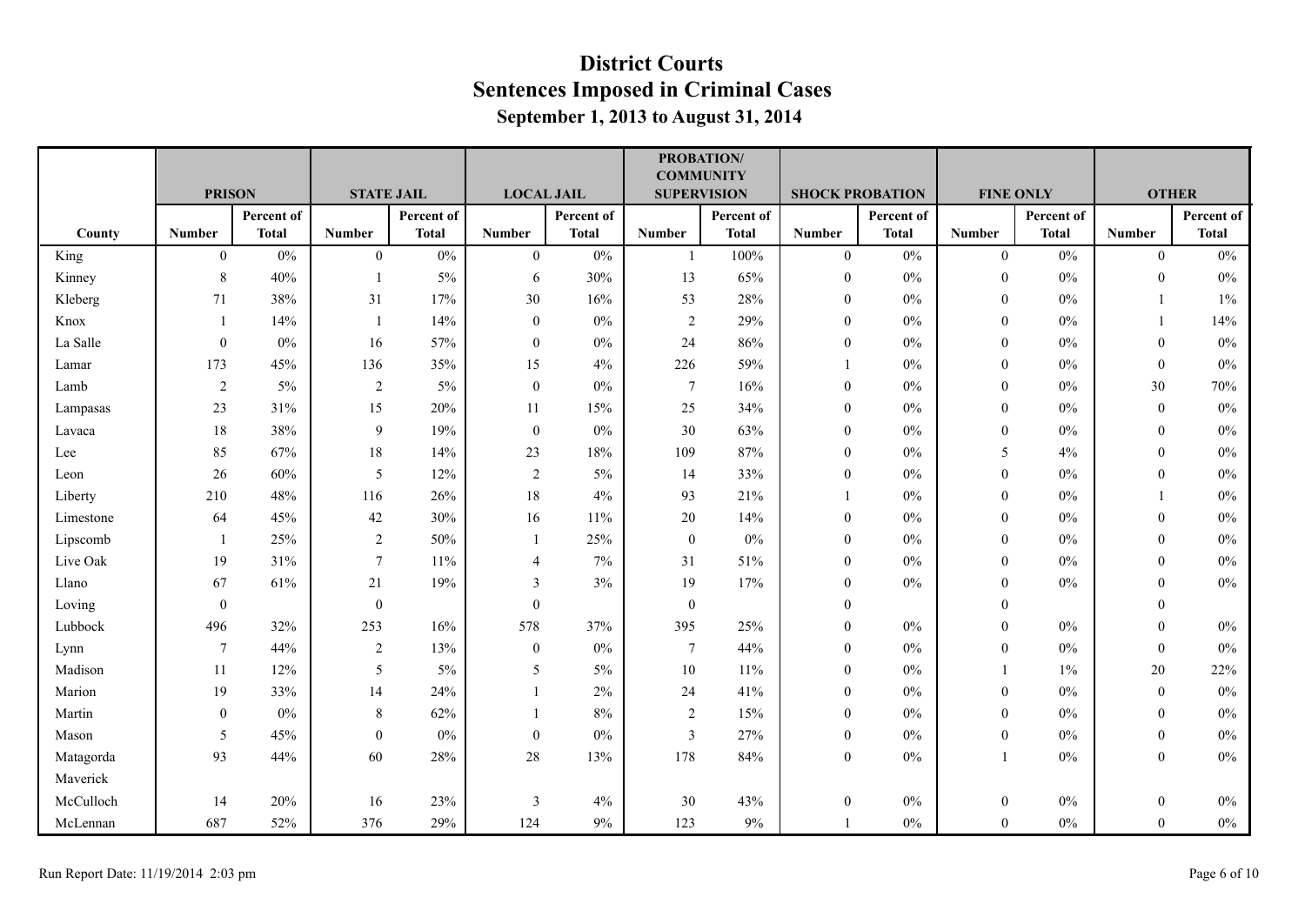|             |                |              |                   |              |                   |              | <b>COMMUNITY</b>   | PROBATION/   |                        |              |                  |              |                  |              |
|-------------|----------------|--------------|-------------------|--------------|-------------------|--------------|--------------------|--------------|------------------------|--------------|------------------|--------------|------------------|--------------|
|             | <b>PRISON</b>  |              | <b>STATE JAIL</b> |              | <b>LOCAL JAIL</b> |              | <b>SUPERVISION</b> |              | <b>SHOCK PROBATION</b> |              | <b>FINE ONLY</b> |              |                  | <b>OTHER</b> |
|             |                | Percent of   |                   | Percent of   |                   | Percent of   |                    | Percent of   |                        | Percent of   |                  | Percent of   |                  | Percent of   |
| County      | <b>Number</b>  | <b>Total</b> | <b>Number</b>     | <b>Total</b> | <b>Number</b>     | <b>Total</b> | <b>Number</b>      | <b>Total</b> | <b>Number</b>          | <b>Total</b> | <b>Number</b>    | <b>Total</b> | <b>Number</b>    | <b>Total</b> |
| McMullen    | $\overline{2}$ | 10%          | $\overline{1}$    | 5%           | $\mathbf{0}$      | $0\%$        | $7\overline{ }$    | 35%          | $\overline{0}$         | $0\%$        | $\mathbf{0}$     | $0\%$        | $\overline{4}$   | 20%          |
| Medina      | 6              | 3%           | 10                | 4%           | 6                 | 3%           | 105                | 47%          | $\mathbf{0}$           | $0\%$        | $\overline{0}$   | $0\%$        | $\theta$         | $0\%$        |
| Menard      | 12             | 52%          | -1                | 4%           | $\mathbf{0}$      | $0\%$        | $20\,$             | $87\%$       | $\mathbf{0}$           | $0\%$        | $\boldsymbol{0}$ | $0\%$        | $\theta$         | $0\%$        |
| Midland     | 517            | 48%          | 245               | 23%          | 26                | 2%           | 293                | 27%          | $\overline{4}$         | 0%           | $\mathbf{1}$     | 0%           |                  | $0\%$        |
| Milam       | 35             | 23%          | 36                | 24%          | 27                | 18%          | 47                 | 32%          | 3                      | 2%           | $\overline{c}$   | $1\%$        | $\mathbf{0}$     | $0\%$        |
| Mills       | 9              | 38%          | 6                 | 25%          | -1                | 4%           | 5                  | 21%          | $\mathbf{0}$           | $0\%$        | $\mathbf{0}$     | $0\%$        | 2                | 8%           |
| Mitchell    | 17             | 45%          | 7                 | 18%          | $\bf{0}$          | $0\%$        | 29                 | 76%          | $\boldsymbol{0}$       | $0\%$        | $\boldsymbol{0}$ | $0\%$        |                  | 3%           |
| Montague    | 30             | 28%          | 21                | 20%          | $\overline{4}$    | 4%           | 49                 | 46%          | $\theta$               | 0%           | $\mathbf{0}$     | $0\%$        | $\theta$         | $0\%$        |
| Montgomery  | 863            | 33%          | 299               | 11%          | 1,145             | 44%          | 326                | 13%          | $\mathbf{0}$           | 0%           | 34               | $1\%$        |                  | $0\%$        |
| Moore       | 24             | 37%          | 12                | 18%          | 2                 | 3%           | 26                 | 40%          | $\mathbf{0}$           | $0\%$        | $\boldsymbol{0}$ | $0\%$        | $\theta$         | $0\%$        |
| Morris      | $\mathbf{0}$   | $0\%$        | 59                | 211%         | 12                | 43%          | -1                 | 4%           | $\boldsymbol{0}$       | 0%           | $\overline{0}$   | $0\%$        | $\theta$         | $0\%$        |
| Motley      | 2              | 33%          | $\mathbf{0}$      | $0\%$        | $\mathbf{0}$      | 0%           | $\overline{4}$     | 67%          | $\theta$               | 0%           | $\overline{0}$   | $0\%$        | $\theta$         | 0%           |
| Nacogdoches | 154            | 43%          | 63                | 18%          | 35                | 10%          | 103                | 29%          | $\mathbf{0}$           | $0\%$        |                  | $0\%$        | $\mathbf{0}$     | $0\%$        |
| Navarro     | 66             | 42%          | 36                | 23%          | $\mathfrak{Z}$    | 2%           | 127                | $80\%$       | $\boldsymbol{0}$       | 0%           | $\overline{0}$   | $0\%$        | $\theta$         | $0\%$        |
| Newton      | $\mathbf{0}$   | $0\%$        | $\mathbf{0}$      | $0\%$        | $\mathbf{0}$      | $0\%$        | $\boldsymbol{0}$   | $0\%$        | $\mathbf{0}$           | 0%           | $\boldsymbol{0}$ | $0\%$        | $\boldsymbol{0}$ | $0\%$        |
| Nolan       | 54             | 41%          | 27                | 20%          | 13                | 10%          | 71                 | 54%          | $\mathbf{0}$           | 0%           | $\Omega$         | 0%           | $\theta$         | $0\%$        |
| Nueces      | $\mathbf{0}$   | $0\%$        | $\mathbf{0}$      | $0\%$        | $\mathbf{0}$      | $0\%$        | $\boldsymbol{0}$   | $0\%$        | $\theta$               | $0\%$        | $\mathbf{0}$     | $0\%$        | $\theta$         | $0\%$        |
| Ochiltree   | 24             | 32%          | 15                | 20%          | 5                 | 7%           | $27\,$             | 36%          | $\boldsymbol{0}$       | $0\%$        | 3                | 4%           | $\mathbf{0}$     | $0\%$        |
| Oldham      | 9              | 32%          | $\boldsymbol{0}$  | $0\%$        | $\bf{0}$          | $0\%$        | 26                 | 93%          | $\mathbf{0}$           | 0%           | 6                | 21%          | 21               | 75%          |
| Orange      | 141            | 27%          | 160               | 31%          | 15                | 3%           | 201                | 39%          |                        | 0%           | $\overline{0}$   | 0%           | 5                | $1\%$        |
| Palo Pinto  | 46             | 40%          | 24                | 21%          | $\overline{4}$    | 3%           | 41                 | 36%          | $\boldsymbol{0}$       | $0\%$        | $\mathbf{0}$     | $0\%$        | $\mathbf{0}$     | $0\%$        |
| Panola      | 10             | 14%          | 10                | 14%          | $\overline{1}$    | $1\%$        | 49                 | 71%          | $\theta$               | $0\%$        | $\overline{0}$   | $0\%$        | $\theta$         | $0\%$        |
| Parker      | 354            | 58%          | 201               | 33%          | 76                | 13%          | 176                | 29%          | $\tau$                 | 1%           | $\overline{0}$   | $0\%$        | $\mathbf{0}$     | $0\%$        |
| Parmer      | 2              | 8%           | $\overline{4}$    | 16%          | 3                 | 12%          | 16                 | 64%          | $\mathbf{0}$           | 0%           | $\overline{0}$   | $0\%$        | $\theta$         | $0\%$        |
| Pecos       | 17             | 26%          | $\sqrt{5}$        | 8%           | $\mathbf{0}$      | $0\%$        | 44                 | 67%          | $\mathbf{0}$           | $0\%$        | $\mathbf{0}$     | $0\%$        | $\theta$         | $0\%$        |
| Polk        | 162            | 37%          | 138               | 32%          | 16                | 4%           | 116                | 27%          | $\theta$               | 0%           | $\overline{0}$   | $0\%$        |                  | $0\%$        |
| Potter      | 531            | 51%          | 268               | 25%          | 80                | $8\%$        | 172                | 16%          | $\mathbf{0}$           | $0\%$        | $\overline{0}$   | $0\%$        | $\mathbf{0}$     | $0\%$        |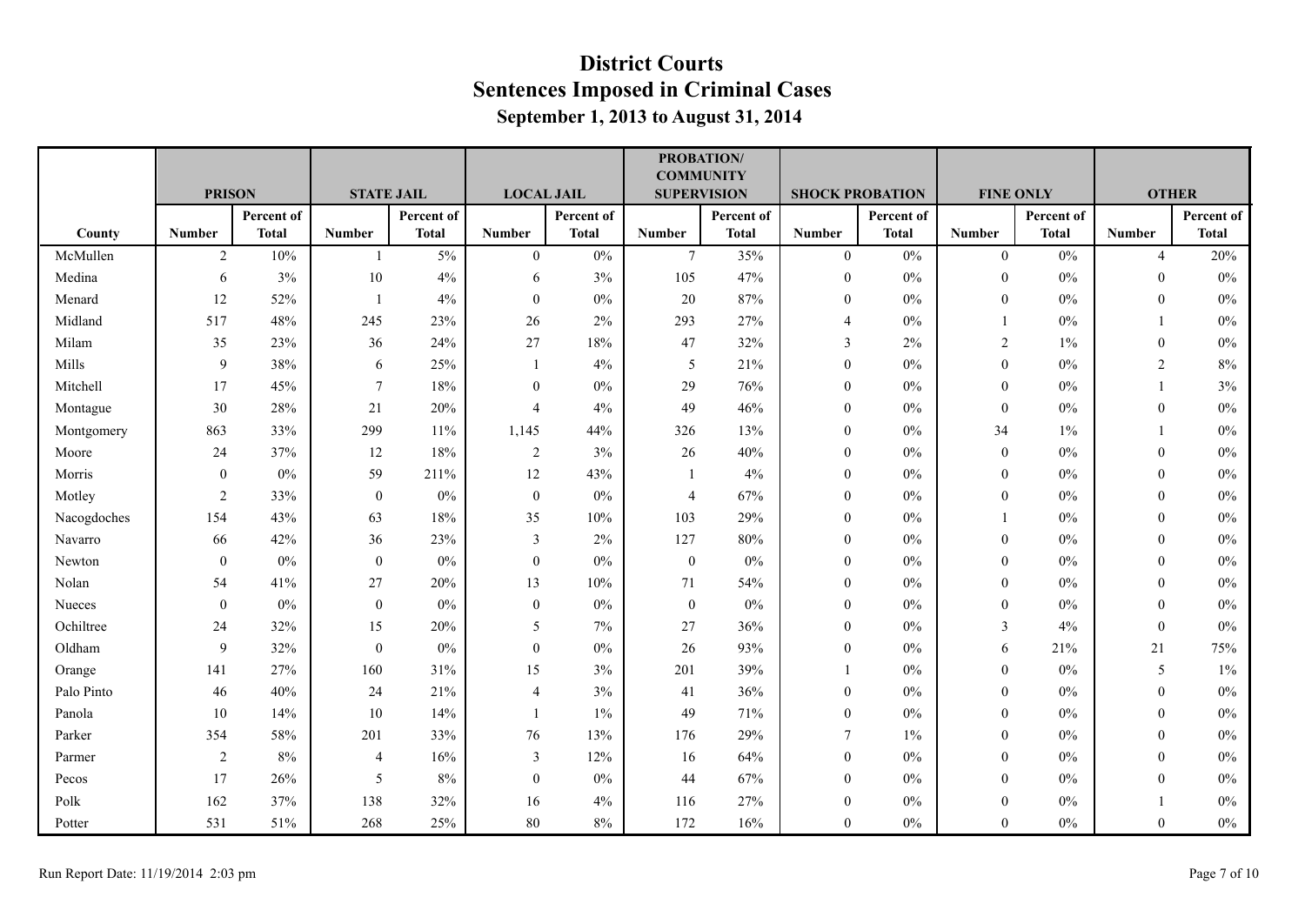|               |                |              |                   |              |                   |              | <b>COMMUNITY</b>   | <b>PROBATION/</b> |                        |              |                  |              |                |              |
|---------------|----------------|--------------|-------------------|--------------|-------------------|--------------|--------------------|-------------------|------------------------|--------------|------------------|--------------|----------------|--------------|
|               | <b>PRISON</b>  |              | <b>STATE JAIL</b> |              | <b>LOCAL JAIL</b> |              | <b>SUPERVISION</b> |                   | <b>SHOCK PROBATION</b> |              | <b>FINE ONLY</b> |              |                | <b>OTHER</b> |
|               |                | Percent of   |                   | Percent of   |                   | Percent of   |                    | Percent of        |                        | Percent of   |                  | Percent of   |                | Percent of   |
| County        | <b>Number</b>  | <b>Total</b> | <b>Number</b>     | <b>Total</b> | <b>Number</b>     | <b>Total</b> | <b>Number</b>      | <b>Total</b>      | <b>Number</b>          | <b>Total</b> | <b>Number</b>    | <b>Total</b> | <b>Number</b>  | <b>Total</b> |
| Presidio      | $\mathbf{1}$   | $5\%$        | $\overline{2}$    | 11%          | $\mathbf{0}$      | $0\%$        | 19                 | 100%              | $\overline{0}$         | $0\%$        | $\mathbf{0}$     | $0\%$        | $\overline{0}$ | 0%           |
| Rains         | 14             | 41%          | $\overline{7}$    | 21%          | 3                 | 9%           | $\,8\,$            | 24%               | $\mathbf{0}$           | $0\%$        | $\overline{0}$   | $0\%$        | $\theta$       | $0\%$        |
| Randall       | 162            | 48%          | 109               | 32%          | 41                | 12%          | 41                 | 12%               | $\mathbf{0}$           | $0\%$        |                  | $0\%$        | $\theta$       | $0\%$        |
| Reagan        | 2              | 14%          | $\overline{2}$    | 14%          | $\bf{0}$          | 0%           | 9                  | 64%               | $\theta$               | 0%           | 1                | $7\%$        | $\theta$       | $0\%$        |
| Real          | $\theta$       | $0\%$        | 3                 | 33%          | 5                 | 56%          | $\tau$             | 78%               | $\theta$               | $0\%$        | $\overline{0}$   | $0\%$        | $\theta$       | $0\%$        |
| Red River     | 16             | 29%          | $\overline{7}$    | 13%          | $\boldsymbol{0}$  | $0\%$        | 32                 | 58%               | $\theta$               | $0\%$        | $\overline{0}$   | $0\%$        | $\mathbf{0}$   | $0\%$        |
| Reeves        | 23             | 61%          | 6                 | 16%          | $\boldsymbol{0}$  | $0\%$        | 9                  | 24%               | $\boldsymbol{0}$       | $0\%$        | $\boldsymbol{0}$ | $0\%$        | $\theta$       | $0\%$        |
| Refugio       | 14             | 58%          | $\overline{2}$    | $8\%$        | $\overline{2}$    | 8%           | 6                  | 25%               | $\theta$               | $0\%$        | $\overline{0}$   | 0%           | $\theta$       | $0\%$        |
| Roberts       | $\mathbf{3}$   | 60%          | $\mathbf{0}$      | $0\%$        | $\boldsymbol{0}$  | $0\%$        | $\boldsymbol{0}$   | $0\%$             | $\mathbf{0}$           | $0\%$        | $\mathbf{0}$     | $0\%$        | $\theta$       | $0\%$        |
| Robertson     | 38             | 37%          | 27                | 26%          | 11                | 11%          | 94                 | 91%               | $\mathbf{0}$           | $0\%$        | $\boldsymbol{0}$ | $0\%$        |                | $1\%$        |
| Rockwall      | 201            | 59%          | 193               | 57%          | 50                | 15%          | 15                 | 4%                | $\mathbf{0}$           | $0\%$        | $\overline{0}$   | $0\%$        | $\theta$       | $0\%$        |
| Runnels       | 18             | 49%          | 5                 | 14%          | $\overline{1}$    | 3%           | 8                  | 22%               | $\theta$               | 0%           | $\overline{0}$   | 0%           | $\theta$       | 0%           |
| Rusk          | 82             | 34%          | 79                | 33%          | 16                | 7%           | 65                 | 27%               | $\mathbf{0}$           | $0\%$        |                  | $0\%$        | $\theta$       | $0\%$        |
| Sabine        | 13             | 81%          | 9                 | 56%          | $\bf{0}$          | 0%           | 53                 | 331%              | $\mathbf{0}$           | $0\%$        | $\overline{0}$   | $0\%$        | $\theta$       | $0\%$        |
| San Augustine | 10             | 50%          | $\overline{c}$    | 10%          | $\bf{0}$          | 0%           | 18                 | 90%               | $\mathbf{0}$           | 0%           | $\boldsymbol{0}$ | $0\%$        | $\theta$       | $0\%$        |
| San Jacinto   | 20             | 54%          | 9                 | 24%          | 29                | 78%          | 49                 | 132%              | $\theta$               | $0\%$        | $\theta$         | 0%           | $\theta$       | $0\%$        |
| San Patricio  | 73             | 35%          | 43                | 20%          | 8                 | 4%           | 140                | 67%               | $\theta$               | $0\%$        | 15               | $7\%$        | $\theta$       | $0\%$        |
| San Saba      | $\overline{4}$ | 10%          | $\boldsymbol{0}$  | $0\%$        | $\boldsymbol{0}$  | $0\%$        | $\boldsymbol{0}$   | $0\%$             | $\boldsymbol{0}$       | $0\%$        | $\boldsymbol{0}$ | $0\%$        | $\theta$       | $0\%$        |
| Schleicher    | $\overline{0}$ | $0\%$        | 12                | 60%          |                   | 5%           | 11                 | 55%               | $\mathbf{0}$           | $0\%$        | $\overline{0}$   | $0\%$        | $\theta$       | $0\%$        |
| Scurry        | 22             | 29%          | 14                | 19%          | $\theta$          | 0%           | 55                 | 73%               | $\theta$               | 0%           | $\overline{0}$   | 0%           | $\theta$       | $0\%$        |
| Shackelford   | 3              | 14%          | $\boldsymbol{0}$  | $0\%$        | $\,8\,$           | 36%          | $10\,$             | 45%               | $\mathbf{0}$           | $0\%$        |                  | $5\%$        | $\theta$       | $0\%$        |
| Shelby        | 20             | 29%          | 21                | 31%          | 3                 | 4%           | 70                 | 103%              | $\theta$               | $0\%$        | $\overline{0}$   | $0\%$        | $\theta$       | $0\%$        |
| Sherman       | $\mathbf{0}$   | $0\%$        | $\boldsymbol{0}$  | $0\%$        | $\boldsymbol{0}$  | $0\%$        | $\overline{2}$     | 100%              | $\mathbf{0}$           | $0\%$        | $\overline{0}$   | $0\%$        | $\theta$       | $0\%$        |
| Smith         | 863            | 79%          | 622               | 57%          | 33                | 3%           | $\mathbf{1}$       | $0\%$             | $\theta$               | $0\%$        | $\overline{0}$   | $0\%$        | $\theta$       | $0\%$        |
| Somervell     | 5              | 23%          | 5                 | 23%          | $\overline{1}$    | 5%           | 9                  | 41%               | $\theta$               | $0\%$        | $\mathbf{0}$     | $0\%$        | $\theta$       | $0\%$        |
| Starr         | 12             | 4%           | 89                | 29%          | 13                | 4%           | 185                | 60%               | $\theta$               | 0%           | 3                | $1\%$        | 17             | $6\%$        |
| Stephens      | 31             | 24%          | 32                | 25%          | 24                | 19%          | 76                 | 59%               | $\mathbf{0}$           | $0\%$        | 46               | 36%          | $\overline{4}$ | 3%           |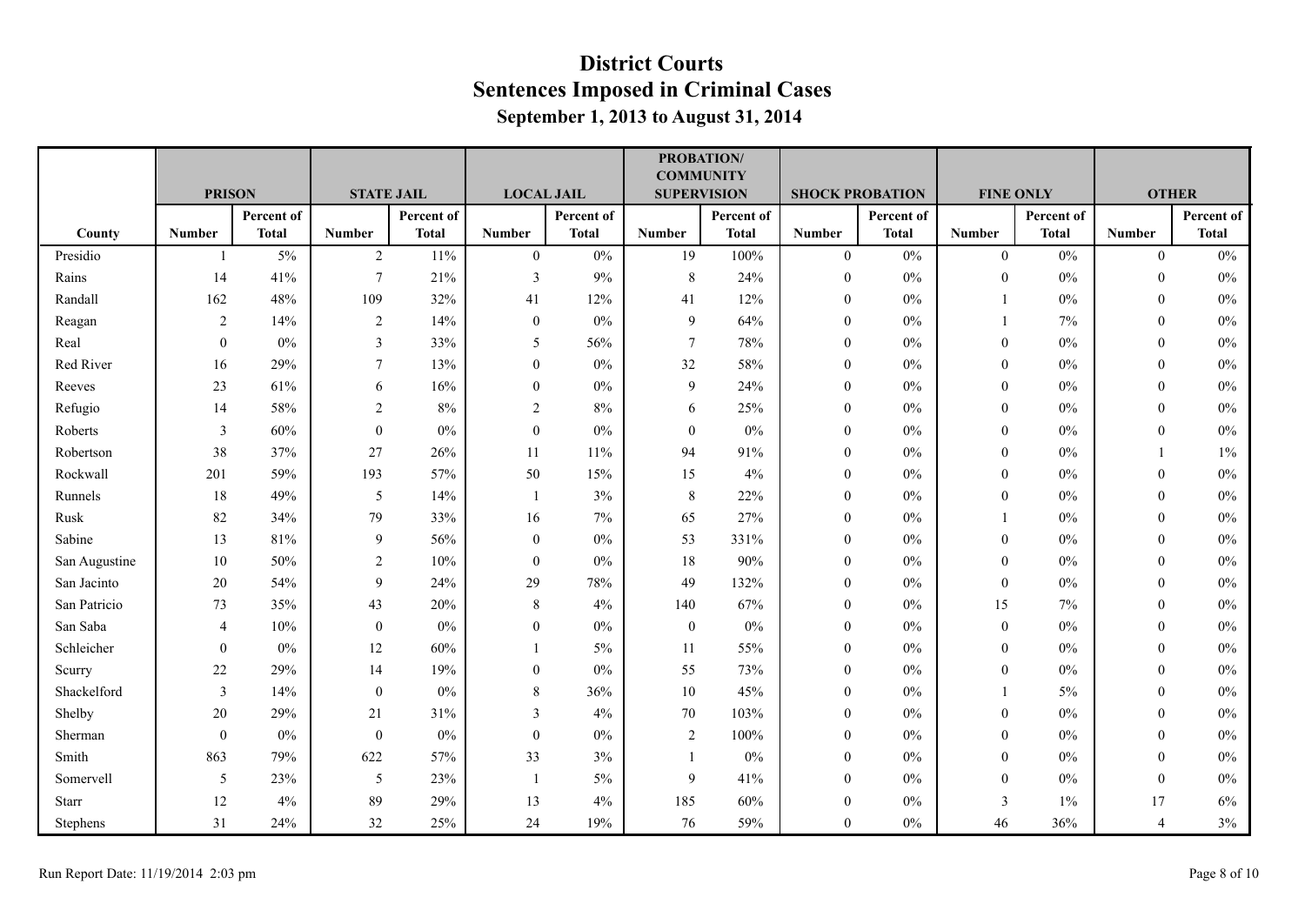|              |                  |              |                   |              |                   |              | <b>COMMUNITY</b>   | PROBATION/   |                        |              |                  |              |                |              |
|--------------|------------------|--------------|-------------------|--------------|-------------------|--------------|--------------------|--------------|------------------------|--------------|------------------|--------------|----------------|--------------|
|              | <b>PRISON</b>    |              | <b>STATE JAIL</b> |              | <b>LOCAL JAIL</b> |              | <b>SUPERVISION</b> |              | <b>SHOCK PROBATION</b> |              | <b>FINE ONLY</b> |              | <b>OTHER</b>   |              |
|              |                  | Percent of   |                   | Percent of   |                   | Percent of   |                    | Percent of   |                        | Percent of   |                  | Percent of   |                | Percent of   |
| County       | <b>Number</b>    | <b>Total</b> | <b>Number</b>     | <b>Total</b> | <b>Number</b>     | <b>Total</b> | <b>Number</b>      | <b>Total</b> | <b>Number</b>          | <b>Total</b> | <b>Number</b>    | <b>Total</b> | <b>Number</b>  | <b>Total</b> |
| Sterling     | $\boldsymbol{0}$ | $0\%$        | 5 <sup>5</sup>    | 45%          | $\overline{1}$    | 9%           | 11                 | 100%         | $\overline{0}$         | $0\%$        | $\mathbf{0}$     | $0\%$        | $\overline{0}$ | $0\%$        |
| Stonewall    |                  | 20%          |                   | 20%          | $\mathbf{0}$      | $0\%$        | $\mathfrak{Z}$     | 60%          | $\mathbf{0}$           | $0\%$        | $\mathbf{0}$     | $0\%$        | $\mathbf{0}$   | $0\%$        |
| Sutton       | 9                | 82%          | 3                 | 27%          | 2                 | $18\%$       | 14                 | 127%         | $\mathbf{0}$           | $0\%$        | $\boldsymbol{0}$ | $0\%$        | $\theta$       | $0\%$        |
| Swisher      | 11               | 38%          | 14                | 48%          | $\theta$          | 0%           | $\overline{4}$     | 14%          | $\mathbf{0}$           | 0%           | $\overline{0}$   | 0%           | $\theta$       | $0\%$        |
| Tarrant      | 3,246            | 42%          | 2,078             | 27%          | 1,789             | 23%          | 535                | 7%           | $\theta$               | $0\%$        | 9                | $0\%$        | $\theta$       | $0\%$        |
| Taylor       | 309              | 40%          | 169               | 22%          | 84                | 11%          | 390                | 50%          |                        | $0\%$        |                  | $0\%$        | $\mathbf{1}$   | $0\%$        |
| Terrell      | -1               | 17%          | 1                 | 17%          | $\boldsymbol{0}$  | $0\%$        | $\overline{7}$     | 117%         | $\mathbf{0}$           | $0\%$        | 1                | 17%          | $\overline{2}$ | 33%          |
| Terry        | 32               | 45%          | 19                | 27%          | 8                 | 11%          | 45                 | 63%          | $\theta$               | 0%           | $\overline{0}$   | 0%           | $\theta$       | $0\%$        |
| Throckmorton | $\overline{0}$   |              | 0                 |              | $\theta$          |              | $\boldsymbol{0}$   |              | $\mathbf{0}$           |              | $\mathbf{0}$     |              | $\theta$       |              |
| Titus        | 90               | 28%          | 123               | 38%          | $\overline{3}$    | $1\%$        | 105                | 33%          | $\mathbf{0}$           | $0\%$        |                  | $0\%$        | $\theta$       | $0\%$        |
| Tom Green    | 266              | 44%          | 206               | 34%          | 24                | 4%           | 342                | 57%          | $\mathbf{0}$           | $0\%$        | $\mathbf{0}$     | $0\%$        | $\theta$       | $0\%$        |
| Travis       | 1,262            | 22%          | 924               | 16%          | 2,621             | 46%          | 847                | 15%          | 19                     | 0%           | 14               | $0\%$        | $\theta$       | 0%           |
| Trinity      | 8                | 9%           | 14                | 16%          | 3                 | 4%           | 24                 | 28%          | $\mathbf{0}$           | $0\%$        | $\overline{2}$   | 2%           | $\mathbf{0}$   | $0\%$        |
| Tyler        | 29               | 32%          | 27                | 30%          | $\overline{3}$    | 3%           | 32                 | 35%          | $\mathbf{0}$           | $0\%$        | $\overline{0}$   | $0\%$        | $\mathbf{0}$   | $0\%$        |
| Upshur       | 103              | 62%          | 82                | 50%          | 26                | 16%          | $\boldsymbol{0}$   | $0\%$        | $\mathbf{0}$           | $0\%$        | $\boldsymbol{0}$ | $0\%$        | 6              | 4%           |
| Upton        | $\overline{0}$   | $0\%$        | 2                 | 33%          | $\mathbf{0}$      | 0%           | 11                 | 183%         | $\theta$               | 0%           | $\Omega$         | 0%           | $\theta$       | 0%           |
| Uvalde       | 54               | 45%          | 23                | 19%          | 15                | 13%          | 109                | 91%          | $\overline{1}$         | 1%           | $\overline{0}$   | $0\%$        | $\theta$       | $0\%$        |
| Val Verde    | 49               | 32%          | 34                | 22%          | 6                 | 4%           | 63                 | 41%          | $\boldsymbol{0}$       | $0\%$        | $\overline{0}$   | $0\%$        | $\mathbf{0}$   | $0\%$        |
| Van Zandt    | 118              | 40%          | 87                | 29%          | 41                | 14%          | 49                 | 17%          | $\mathbf{0}$           | $0\%$        |                  | $0\%$        | $\theta$       | $0\%$        |
| Victoria     | 114              | 34%          | 46                | 14%          | 6                 | $2\%$        | 174                | 51%          | $\theta$               | 0%           | $\overline{0}$   | 0%           | $\theta$       | $0\%$        |
| Walker       | 89               | 47%          | 53                | 28%          | 48                | 25%          | 151                | 79%          | $\mathbf{0}$           | $0\%$        | 5                | 3%           |                | 1%           |
| Waller       | 64               | 39%          | 32                | 20%          | 34                | 21%          | $70\,$             | 43%          | $\theta$               | $0\%$        | $\mathbf{0}$     | $0\%$        | $\theta$       | $0\%$        |
| Ward         | 22               | 35%          | 9                 | 14%          | $\boldsymbol{0}$  | $0\%$        | 27                 | 43%          | $\theta$               | $0\%$        | $\overline{0}$   | $0\%$        | $\theta$       | $0\%$        |
| Washington   | 63               | 41%          | 45                | 29%          | 34                | 22%          | 121                | 79%          | $\mathbf{0}$           | $0\%$        | $\overline{0}$   | $0\%$        | $\overline{2}$ | $1\%$        |
| Webb         | 152              | 23%          | 74                | 11%          | 118               | 18%          | 415                | 62%          | $\overline{1}$         | $0\%$        | $\overline{0}$   | $0\%$        | $\overline{2}$ | $0\%$        |
| Wharton      | 87               | 33%          | 53                | 20%          | 44                | 17%          | 80                 | 30%          | $\mathbf{0}$           | 0%           | $\boldsymbol{0}$ | $0\%$        | $\theta$       | $0\%$        |
| Wheeler      | 11               | 23%          | 29                | 62%          | $\mathbf{0}$      | $0\%$        | $\tau$             | 15%          | $\mathbf{0}$           | 0%           | $\overline{0}$   | $0\%$        | $\mathbf{0}$   | $0\%$        |